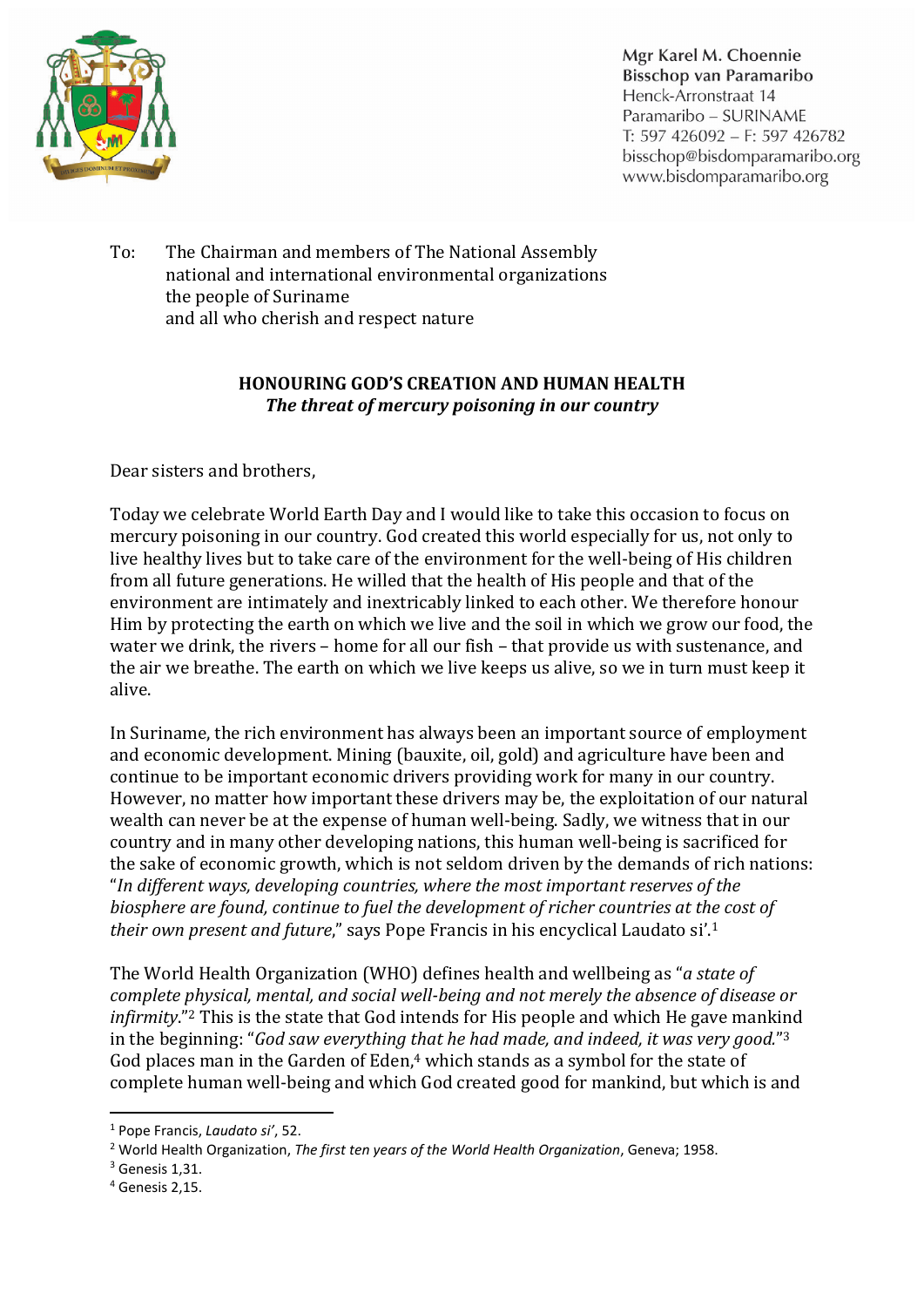continues to be severely violated by mankind. Science has shown that where we live, play, and pray determines the quality of our health. Indeed, God gave us a rich environment but also made each one of us responsible to take of it, just as he takes care of us.

In his encyclical Laudato si' Pope Francis sums up some examples of how mankind violates God's good creation, thereby threatening human well-being: "*Underground water sources in many places are threatened by the pollution produced in certain mining, farming and industrial activities, especially in countries lacking adequate regulation or controls.*"5 In his encyclical, the Pope makes specific mention of mercury poisoning in gold mines and sulphur poisoning in copper mines, which are the result of the compelling desire to meet the demand for these metals.6 In our country, some goldmining activities are poisoning our environment and our health. Every year, up to twenty thousand (20,000) kilograms of mercury is estimated to be released into the environment, primarily through artisanal and small-scale gold mining. For every kilogram of gold produced, an equal amount of mercury is released into the environment. Approximately 55%<sup>7</sup> of the mercury is taken up in the air and 45% deposited in rivers and creeks resulting in water, sediment, and fish contamination. What is taken up in the air eventually ends back on earth during rainy seasons, contaminating our soil and rivers.

Mercury poisons our environment and our families in the interior but also in our cities. For thousands of years we know that mercury can damage all organs in our body. The most vulnerable individuals are pregnant women, the unborn child and young children 0-4 years old. Mercury also poisons goldminers. Of special concern are the effects of mercury on the developing brain. Children poisoned with mercury are affected for the rest of their lives: they do not grow well and cannot learn well. Pregnant women who have no other source of food than mercury-poisoned fish not only poison themselves but also the unborn child.

In recent studies of the rivers and people who live near artisanal goldmining areas in the interior of Suriname, scientists found that the rivers are poisoned with mercury. Fish who live in those rivers are also poisoned with mercury and now mercury has been detected in pregnant women and children at levels of significant health concern: almost all (70-100%) women tested had mercury levels known to damage themselves and the brain of their unborn child. These and other horrific consequences from reckless gold mining – which are not unknown to policy makers – are regretfully on the rise. The inability or the refusal to monitor compliance with legislation in this field, places us for the immense peril that we are heading for a serious ecological, and above all human catastrophe.

We are also aware that in the interior of Suriname there are many individuals, families and even whole communities, for whom eco-tourism provides a good source of income: local, but more significantly foreign visitors, who are very attracted to the beauty of the rainforest in our country, which is considered by many as one of the last precious

 <sup>5</sup> Pope Francis, *Laudato si'*, 29.

 $6$  Ibid., 51.

<sup>7</sup> P. Ouboter, W Hawkins, and M Lichtveld. (2016), *Mercury pollution in Suriname – A threat to family health*, West Indian Medical Journal, 65 (Suppl 3), 43.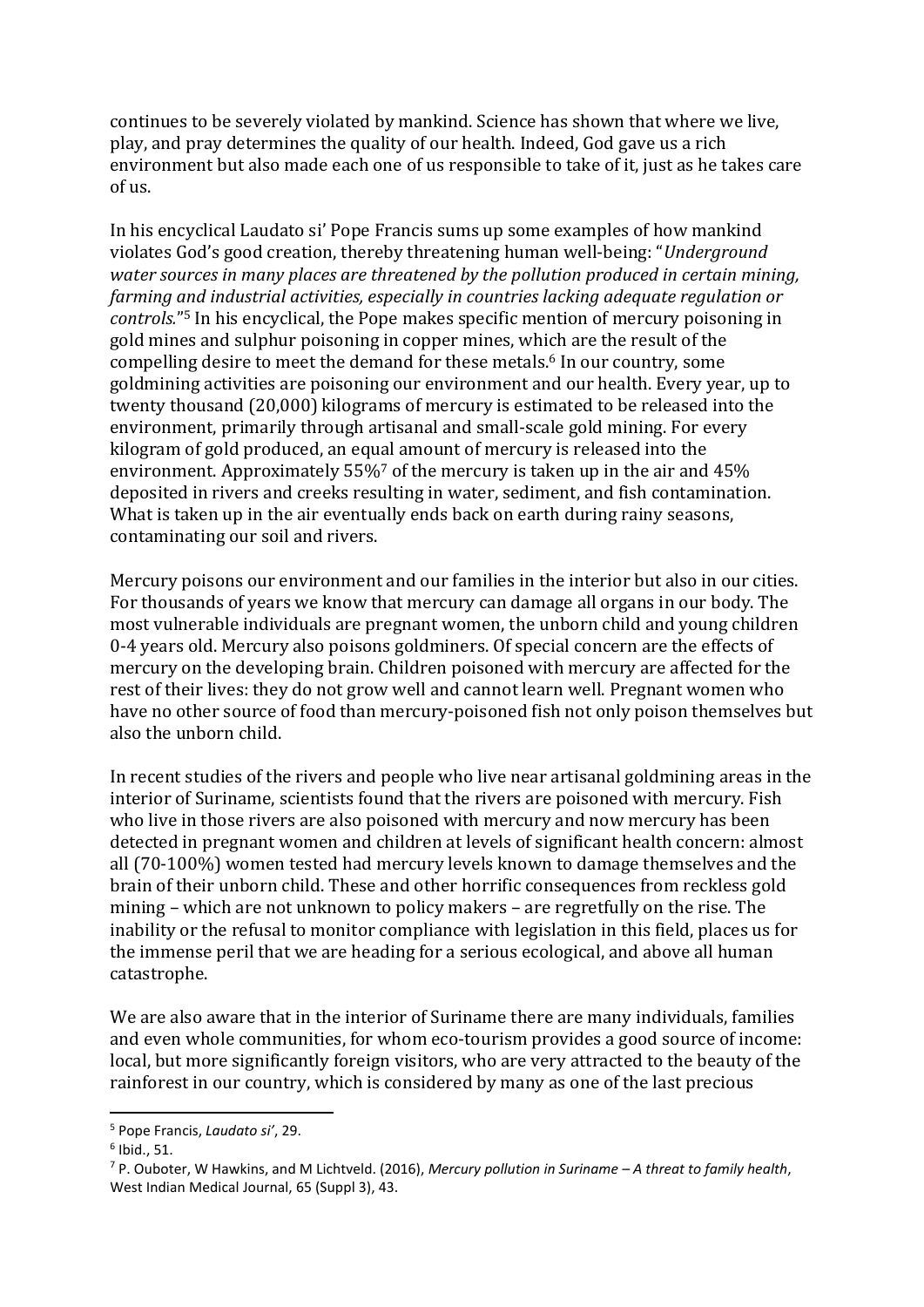remains of virgin forests. These people not only enjoy the beauty of nature, but they also contribute to 'green' economic activities of the inhabitants in our interior. There now looms the threat that the increasing mercury pollution of our rivers and creeks will be cause for these visitors to abandon their plans to visit our interior, as a precaution to safeguard their own health. An important source of income for the inhabitants of the interior is therefore seriously threatened by mercury pollution. Moreover, it is very important that we are deeply aware that the rainforest on our Surinamese territory is part of the Amazon rainforest, which together with the Congo rainforest, is regarded universally as the 'lungs' of the earth. Protecting our rainforest is therefore both an obligation as well as a privilege, since we provide the whole of humanity with oxygen.

Jesus says: "*Let all children come to me.*" We all are responsible to make sure that God's children are healthy by protecting their environment. On earth day we must all honour the Creator by protecting the environment for his children today and for those of all future generations. This call is not only directed to Christians or other faithful, but to all people. Because as Pope Francis emphasizes: "*the simple fact of being human moves people to care for the environment of which they are a part.*"8 A great responsibility lies in the hands of those who have leading and decisive roles in political, economic and cultural spheres. But that does not relieve anyone of the care and the obligation for the protection of the environment, and consequently the protection of human well-being. "*Not everyone is called to engage directly in political life. Society is also enriched by a countless array of organizations which work to promote the common good and to defend the environment, whether natural or urban.*"9

The call of Pope Francis with his encyclical Laudato si', that all of us are responsible to care for our common home – the earth – is more urgent than ever. I believe therefore that his encyclical is a welcome document for us in our fight to protect our earth, and I highly recommend it to all of you, as a guide for learning how to respect and cherish the environment.10

I wish to conclude my message for World Earth Day with the prayer of Pope Francis, that concludes his encyclical:

*All-powerful God, you are present in the whole universe and in the smallest of your creatures. You embrace with your tenderness all that exists. Pour out upon us the power of your love, that we may protect life and beauty. Fill us with peace, that we may live as brothers and sisters, harming no one.*

*O God of the poor, help us to rescue the abandoned and forgotten of this earth, so precious in your eyes. Bring healing to our lives, that we may protect the world and not prey on it, that we may sow beauty, not pollution and destruction.*

*Touch the hearts of those who look only for gain at the expense of the poor and the earth. Teach us to discover the worth of each thing, to be filled with awe and* 

 <sup>8</sup> Pope Francis, *Laudato si'*, 64.

<sup>9</sup> Ibid., 232.

 $10$  The encyclical of Pope Francis can be found on the internet in many languages. Some paragraphs, that are particulary relevant to Suriname, are: 14, 20 28, 29, 38, 51, 79, 93, 95, 112, 117, 139, 147 157, 159-162, 164, 167, 177, 183, 184, 189, 197, 200, 207, 210, 211, 223, 224 and 231.